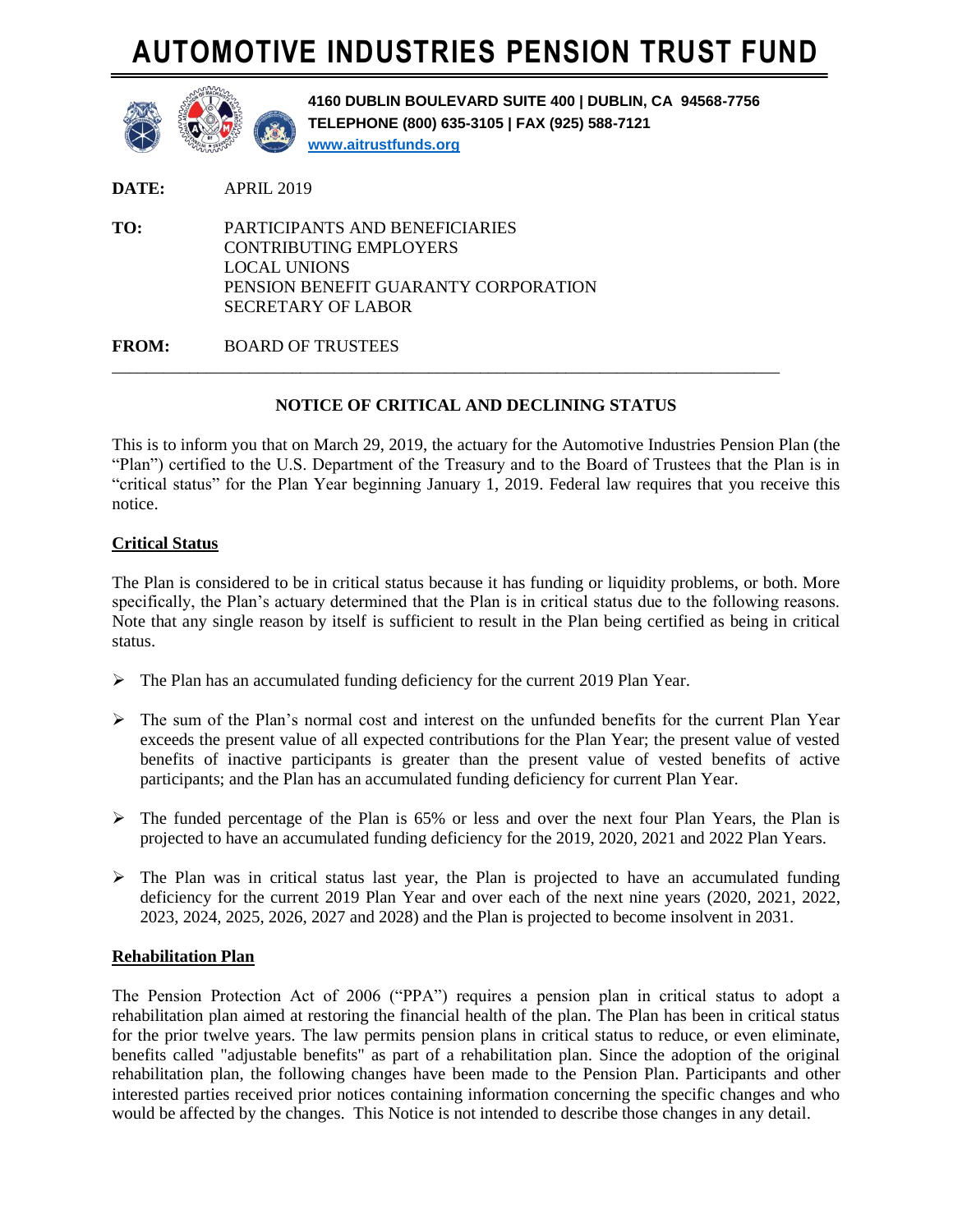- Early Retirement Benefit subsidy removed.
- **Elimination of Unreduced "Rule of 85" Early Retirement Benefit**
- **Elimination of Disability Benefit**
- **Elimination of 36-Payment Pre-Retirement Death Benefit**
- Elimination of 36-month and 120-month guarantee of payments for single life annuity payment forms
- Elimination of "pop-up" feature and subsidy connected with the 50% Automatic Joint and Survivor Benefit
- Elimination of 100% Full Joint and Survivor Annuity Option
- **Elimination of Social Security Option**
- Elimination of automatic cashout of benefits
- **Elimination of Early Retirement Benefit for "inactive Vested Participants effective February 1,** 2011.

None of the above benefit changes has served to reduce the level of a participant's basic benefit payable at normal retirement age.

Following its 2011 annual review, and taking industry conditions into consideration, the Board of Trustees voted on March 8, 2012, to reduce the annual rate at which supplemental "off-benefit" contributions (i.e., additional contributions that do not count towards benefit accruals) will increase in future Plan Years from 12.5% to 5.0%.

### **Employer Surcharge**

PPA required that all contributing employers pay to the Plan a surcharge (a percentage of an employer's then negotiated contribution rate) to help correct the Plan's financial situation beginning 30 days after the employer was notified of the Plan's initial critical status certification. The employer obligation to pay surcharges, terminated when an employer's employees became covered by a collective bargaining agreement or other contribution agreement which included terms consistent with a rehabilitation plan schedule adopted by the Board of Trustees. There are presently no employers paying surcharges.

### **Critical and Declining Status**

Also, as required by the Multiemployer Pension Reform Act of 2014 ("MPRA"), the Plan's actuary certified the Plan as being in critical and declining status due to the following reasons. Note that any single reason by itself is sufficient to result in the Plan being certified as being in critical and declining status.

- $\triangleright$  The Plan is in critical status and the Plan is projected to be insolvent within 15 years.
- $\triangleright$  The Plan is in critical status and (1) the ratio of its inactive participants to active participants is at least 2 to 1, and (2) the Plan is projected to be insolvent within 20 years.
- $\triangleright$  The Plan is in critical status and (1) the funded percentage is less than 80% and (2) the Plan is projected to be insolvent within 20 years.

#### **Benefit Suspensions**

Under MPRA, a plan that has been certified as being in critical and declining status and is projected to become insolvent may be able to take certain additional actions to improve its funding status and avoid insolvency. Such actions include suspension (i.e. reduction) of accrued benefits, including benefits in pay status (retirees). MPRA contains limits on permissible reductions of accrued benefits. A participant's benefits may not be reduced to less than 110% of the PBGC benefit guarantee level and disability benefits or benefits being paid to participants over 80 years old may not be reduced (benefits being paid to